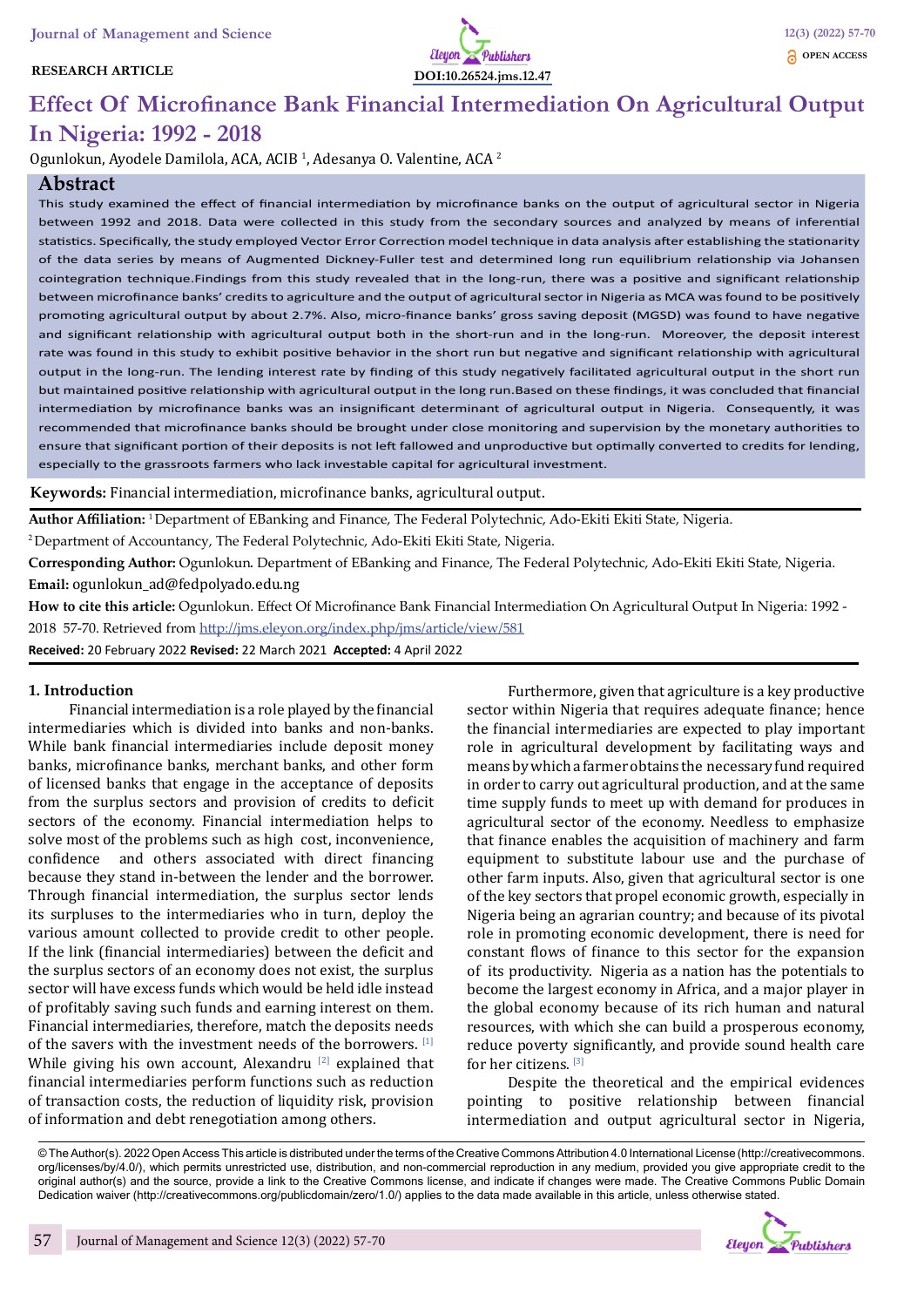accessing capital through financial intermediaries is typically hard and expensive. In spite of the large financing needs of agricultural sectors, the public and private sector have not devoted sufficient financial resources for positive impact on the agricultural sector. Afangideh  $[4]$  opines that commercial banks for instance, lend only 5 to 10 percent of their loan portfolios to the sector, and focus more on sectors they perceive to be less risky, like the oil and gas, telecoms industries, and recently, religious organizations. Furthermore, although there are many financial intermediaries operating in both formal and informal sectors of the economy, this study focused on the intermediation by banks in the formal sector of the economy because their financial intermediation process is well monitored, supervised and regulated by the monetary authority. Hence, attention is focused on intermediation by Micro-finance banks was chosen because of their proximity to the grassroots farmers. Also, almost each community in Nigeria is always proud of at least one microfinance bank in its domain; and finally, the collateral and lending requirements of microfinance banks are not as stringent as other conventional banks.

Admittedly, a great deal of empirical studies have been carried out in the area of this study, however, most of the existing works focused on the lending aspect of financial intermediation by microfinance banks while the aspect of borrowing by financial intermediaries from the surplus sector has not been given due consideration. Therefore, since financial intermediation is a cycle that is initiated by borrowing from the surplus sector and completed by lending to the deficit sector, there is need to empirically investigate the effect of financial intermediation by microfinance banks on the output of agricultural sector in Nigeria. From the foregoing, this study strived to answer the following questions:

i. What is the effect of microfinance banks' gross saving deposit on the output of agricultural sector in Nigeria?

ii. What is the effect of microfinance banks' credits to agriculture on the output of agricultural sector in Nigeria?

iii.What is the effect of prime deposit interest rate on the output of agriculture sector in Nigeria?

iv.What is the effect of prime lending interest rate on the output of agriculture sector in Nigeria?

In line with the above research questions, the following objectives were identified for achievement in this study:

i. examine the effect of microfinance banks' gross saving deposit on the output of agricultural sector in Nigeria;

ii. investigate the effect of microfinance banks' credits to agriculture on the output of agricultural sector in Nigeria;

iii.evaluate the effect of deposit interest rate on the output of agricultural sector in Nigeria;

iv.examine the effect of lending interest rate on the output of agricultural sector in Nigeria

Consequently, the following statements of hypothesis were conjectured for this study:

i. H01: Microfinance banks gross saving deposits have no significant effect on the output of agricultural sector in Nigeria;

ii. H02: Microfinance banks' credits to agriculture has no significant effect on the output of agricultural sector in Nigeria;

iii.H03: Deposit interest rate does not have significant effect on the output of agricultural sector in Nigeria;

iv.H04: Lending interest rate does not have significant

effect on the output of agricultural sector in Nigeria;

# **2. LITERATURE REVIEW**

# **2.1 Conceptual Review**

A financial intermediary can be referred to as an institution or individual that serves as a conduit for parties in a financial transaction. Jerome  $[5]$  asserts that, the financial system collects savings from the surplus spending units and moves these funds to deficit spending units (Borrowers). According to Bamisile  $[6]$ , volume of credit available to economic units for investment determines the rate of economic growth as measured by the Gross Domestic product. Nzotta<sup>[7]</sup> observes that, interest rates, credit ceiling and sectoral allocation have been found useful to ensure efficiency in resource allocation as well as innovative ideas and development in individual institution.

Onoh  $^{[8]}$  posits that, the adoption of a market based mechanism, which is now in vogue in both developed and developing countries has enhanced the efficiency and responsiveness of the monetary authorities in responding to macro economic problems. Despite the progress made in ensuring a sound, stable and efficient financial system that can respond positively to the needs of the Nigerian development, there is still considerable room for improvement. More importantly, Ezirim  $[9]$  posits that, the challenges posed by the globalization, liberalization and technological innovations are enormous, especially in terms of competition and thereby increasing sophistication of consumer financial services which will put a lot of pressure on existing resources. Orsota [10] asserts that, despite the large number of banks, which should have provided considerable competition, there is wide spread between the deposit and lending rate.

Gorton and Winton [11] assert that financial intermediaries are firms that borrow from consumers/ savers and lend same to companies that need resources for investment. Financial intermediaries can be classified into institutional investors, pure intermediaries like investment banks and Deposit Money Banks. Among all the financial intermediaries, banks are the major financial intermediaries that accept deposits and make loans directly to the borrowers.  $[12]$  Karna  $[13]$  explains that the term financial intermediary may refer to an institution, firm or individual who performs intermediation between two or more parties in a financial context. Typically, the first party is a provider of a product or service and the second party is a consumer or customer. Financial intermediaries are banking and non-banking institutions which transfer funds from economic agents with surplus funds (surplus units) to economic agents (deficit units) that would like to utilize those funds. Financial Institutions are basically two types: Bank Financial Intermediaries, (BFIs) and Non-Bank Financial Intermediaries, (NBFIs)

Bank financial intermediaries include deposit money banks, microfinance banks, merchant banks, primary mortgage banks etc. While non-bank financial intermediaries are pension fund, insurance companies, stock exchanges, cooperative societies, mutual trust funds, investment companies, pensions funds etc. Akinmulegun and Dare  $[14]$  opine that in borrowing money from the surplus sector, the intermediaries are not borrowing strictly

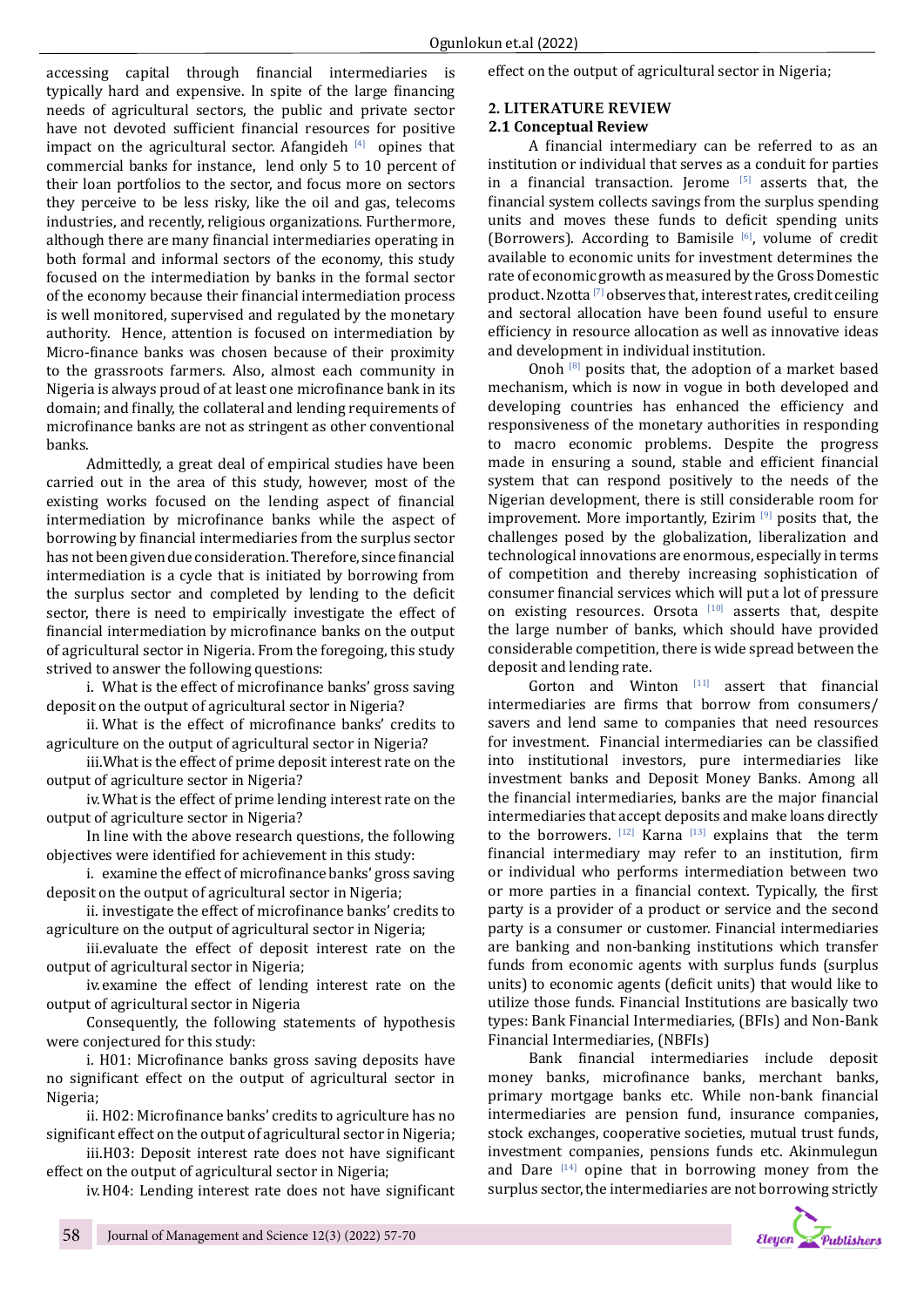for their own investment use, but they bear in mind that by the nature of their business, borrowers will come to them. Hence in finance terms, the essential function of financial intermediaries is to satisfy simultaneously the portfolio preferences of the two types of individuals or firms i.e the borrower (deficit) spending unit on one hand, and the lender (surplus) spending unit on the other hand.

# **Roles of Agriculture in Economic Development**

Ajibola (2018) defines agriculture as the cultivation of land, raising or rearing of animals for the purpose of production of food for man, feed for animals and raw materials for industries. The agricultural sector in the Nigerian perspective consists of all sub-sectors which essentially involves cropping, livestock, forestry, fisheries and aquaculture. It includes sub activities under these sectors such as pasturing, food and cash crop cultivation under cropping, poultry, piggery, cattle rearing under livestock; lumbering under forestry, as well as processing and marketing of theses agricultural products. Ogieva  $[15]$ has similar idea when he defines agriculture as the art and science of cultivating the soil, producing livestock, preparing livestock feeds, processing crops and livestock products for man, and the process of selling excess crops and livestock.

#### **Review of Agricultural Performances in Nigeria**

In his own account of agricultural performance in Nigeria, Ogen  $[16]$  notes that the Nigerian economy has been majorly sustained by oil, and recently, the government has seen agriculture as another mainstay and bedrock of the nation's economic growth. For the most part of 2016, and in 2017, oil production plunged to new lows due in large part to the effect of militant activities in the Niger Delta region which have seen numerous oil pipelines blown up by militants, resulting in Nigeria going into its first recession in over 20 years resulting in high inflation, a dollar liquidity crunch, budget deficit in government spending and a declining stock market. And the agricultural sector had been the biggest positive contributor to the growth. [17]

 In all quarters of 2016, it was recorded as the top performing sector with the growth of 4.54 per cent, again repeating its performance of a 4.53 per cent growth in second quarter. Agriculture output picked up again in second quarter of 2016 and remained so since its plunge recorded the lowest quarterly growth in eleven quarters in first quarter of 2016. In 2017, from 3.4 per cent in first quarter of 2017 to 3.0 per cent in second quarter of 2017, the Nigerian agriculture sector grew to 12.5 per cent in nominal terms, compared to 9.8 per cent in first quarter of 2017.  $[18]$  However, according to Bada  $[19]$ , there was a record of a slight slowdown in the sector, particularly in crop production despite the efforts to support the sector by expanding famers' access to credit through the Central Bank of Nigeria's Anchor Borrower's Programme as well as the Growth Enhancement Scheme by the Federal Government. In terms of agricultural output, Johnston and Kilby<sup>[20]</sup> opine that the appraisal of agriculture's contributions to national economy can be made using four primary criteria, namely:

i. The proportion of the population engaged in agriculture;

ii. The share of agriculture in the Gross Domestic

Product

iii.The proportion of the nation's resources, other than labour devoted to or employed in agricultural productuon, and

iv.The contribution of the agricultural sector to foreign trade.

#### **Agriculture and Gross Domestic Product**

Ajibola (2018) explains that agriculture; specifically in Nigeria is a major contributor to the country's Gross domestic Product. In the early 1960s, agriculture contributed over 60% to the GDP, and this dropped to about 20% in the 1970s mainly due to over-reliance on oil. In recent time however, the percentage of contribution to GDP by agriculture has been hovering around 20% from year 2000 and as at 2016, is stood at 24.4%. Meanwhile, with the depletion of oil in years to come, the economy will without doubt, critically depend on the agricultural sector.

#### **Financial Constraints to Agricultural Performance in Nigeria**

Historically, financial institutions have been reluctant to serve agricultural sector for many reasons:

i. The agricultural sub-sector has some peculiar (systemic) risks that can hardly be diversified, calculated or quantified, making it almost not possible for commercial, merchant banks and other financial institutions to make correct forecast and prediction in granting loans/credits to the sector. [21] When natural hazards or adverse weather conditions take place, they typically affect a large number of farmers and firms simultaneously, making it more challenging for financial providers to diversify their portfolio of clients, since when one client fails to pay, many others will be in the same situation.

ii. **Absence of marketable securities**: in Nigeria for example, farmers are peasants that can not afford any meaningful collateral to obtain loans from banks and other financial institutions, the communal land system in Nigeria compounds the case more.

iii.**Illiteracy and ignorance**: Most Nigeria are illiterate and ignorant of the services being offered by banks and other financial institutions. Most farmers live in rural areas and far from happenings outside thier vicinity.They are in a world of their own.

iv.I**nterest rate problem:** Most farmers cannot compete favorably with other sectors of the economy in finance market as interest on agricultural loans are always high as a result of the risk inherent in agro-business.

v. **Incidence of Loan Diversion**: The causes of loan diversion are different and numerous.. For example, the burden of extended family system can compel a farmer to use a part or all the loans has just received from a bank to pay for the hospital bill of a mother-in-law. Also, unfavorable investment climate in agricultural sector and delays in the disbursement of approved agricultural credit can also lead to loan diversion.

vi. **Lack of Managerial Skills**: Many farmers lack the desired management or managerial skills. Many of them know nothing about the preparation of feasibility reports that could be acceptable to banks and also in the art of farm management and this simply makes many of them fail.

vii. **Inconsistent government policies:** Inconsistency

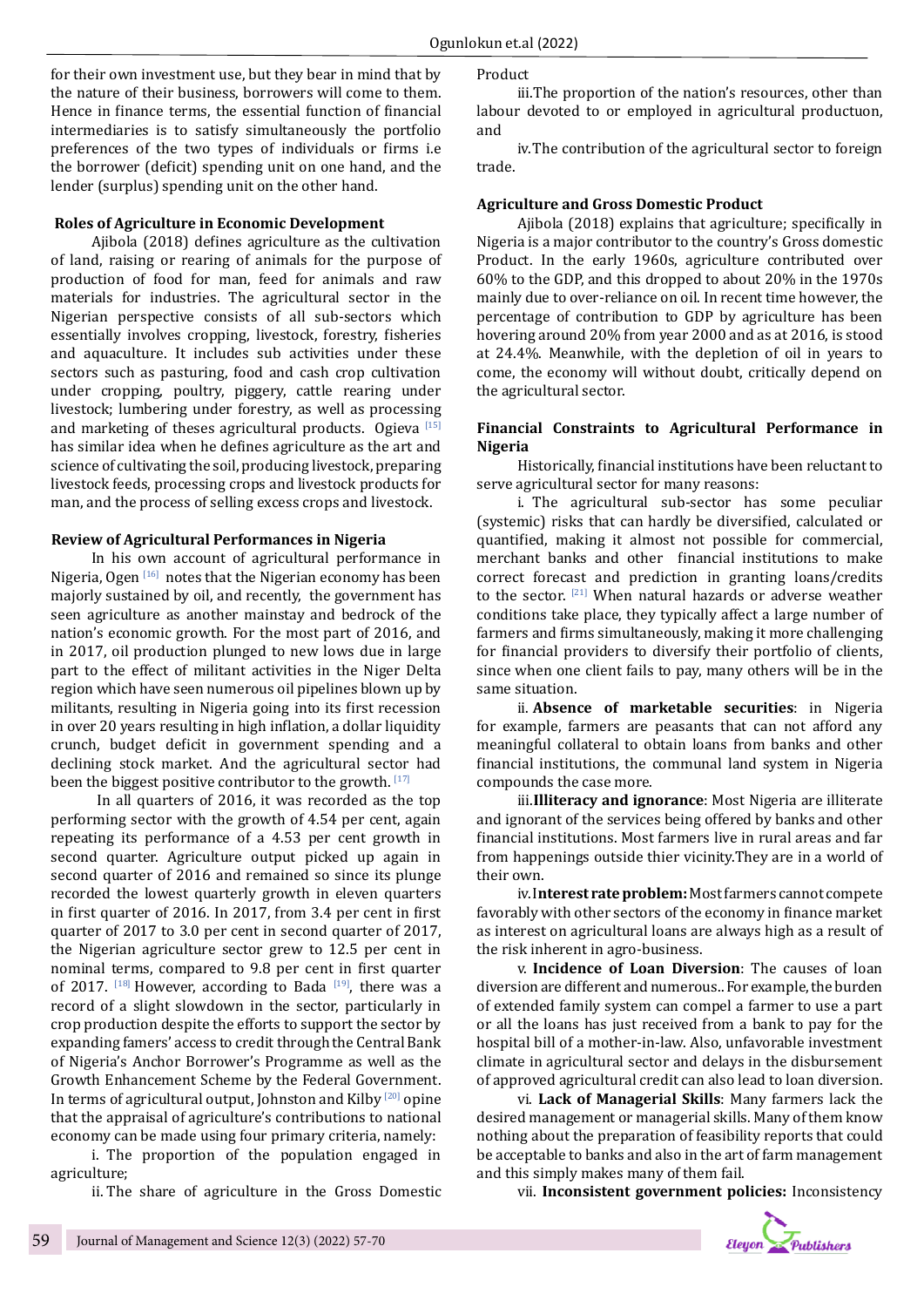in government policies affects both the availability and quality of agricultural credit to the farmers.

# **Financial Intermediation by Microfinance banks and output of Agricultural Sector**

Afangideh  $[22]$  explained that there was a relationship between agricultural output and financial intermediation. This is because agricultural sector needs financial resources in form of capital to grow its output and productivity. These financial resources are always not available, or where they are available, they are usually too minute to facilitate expansive agricultural output. The foregoing then necessitates the agricultural investors to resort to borrowings from the financial intermediaries such as microfinance banks that specialize in the mobilization of financial resources from the surplus sector for onward lending to the agricultural sector. Microfinance banks are important in the provision of the necessary funds for the agricultural sector to acquire land, mechanized farming implements, input materials and so on which will lead in return to an accretion in agricultural output. The amount of credit granted to the agricultural sector by microfinance banks is necessary as this has the propensity to has a multiple positive effect on a nation's socio-economic and industrial growth, as a vibrant and virile agricultural sector would strengthen the ability of a country to cater for the feeding of its ever growing population as well as generate gainful employment, boost foreign exchange earnings and serve as source of raw materials for industries. [23]

# **3.Theoretical Review Theory of Balanced Growth**

The theory of balanced growth which was first propounded by Rosenstein-Rodan in 1943 and later supported by Nurske in 1948. Rosenstein-Rodan in 1943 opined that for development to take place in the whole of eastern and southeastern Europe, the whole of the industry must be created. The theory explained that there should be a proper balance between investment in agriculture and industry as both are complementary. An increase in agricultural production would cause an increase in the industrial expansion because the products of the farms are raw materials to the industry. If there is expansion in industry, employment is created and the income earned would partly be spent on food stuffs. Supply of food must therefore be increased. Similarly, supply of raw materials would also increase with industrial sectors' expansion. He concluded by saying it is important that the agricultural sector must develop along with the industries or else there would be inflation. In connection with the focus of this study, this theory has justified the need to promote growth in agriculture at the same speed with industrial counterparts. To this end, the outcome of this study would further consolidate on the need to promote agriculture through proper mobilization of deposit and prudent credit allocations by the financial intermediaries.

# **The Quantity Theory of Credit**

This theory was postulated by Werner in 1993, in his work towards a quantity theory of disaggregated credit and international capital flows with a central focus on different equations of exchange distinguishing between money used for GDP-transactions and money used for non GDP-transaction. He further stressed that money should not be defined as bank deposits or other aggregates of private sector savings. More so, that bank should not be seen as financial intermediaries that lend existing money, rather creators of new money through the process of lending. The bank credit can be disaggregated into credit for GDP-transactions and credit for non-GDP transactions. The former drives nominal GDP and the latter assets transaction values. Consequently, the effect of bank credit depends on its quantity and quality which is defined as whether it is used for unproductive transactions (credit for consumption or asset transactions, producing unsustainable consumer or asset inflation, respectively) or productive transactions (delivering noninflationary growth). Credit used for productive transactions aims at income growth and is sustainable; credit for asset transactions aims at capital gains and is unsustainable. In addition, growth of GDP requires increased transaction in economic activities, which in turn require larger amount of money to be used for such transactions; therefore, the money used for transactions can only rise if banks create more credits. In this case, banks are the financial intermediaries and economic activities include, among others, investment in the agricultural sector. By implication, this theory has justified the need to promote lending to agricultural sector by the financial intermediaries as this has the tendency of boosting nominal GDP, and hence, support the need to carry out this study to see what effect does bank financial intermediation has on the output of agricultural sector.

# **4.Empirical Review**

The study of Ali and Jatau  $[24]$  examined the impact of deposit money bank's credit on agricultural output in Nigeria from 1981 to 2014 using OLS. They found that within the period under review, there was substantial increase in Deposit Money banks' credit to the agricultural sector. Thus, Deposit Money banks' credit was found to be a great and viable means of finance for growth in the agricultural sector in Nigeria even though the growth rate in agricultural output was far from being proportionate. Even so, the ordinary least square method showed that Deposit Money banks' credit to the agricultural sector significantly and positively affected agricultural output in Nigeria. Also the lending rate of Deposit Money Banks had an inverse relationship with Agricultural output

Sanjay, Krishna, Prashant and Sushanta <sup>[25]</sup> in their study of Financial intermediation and economic development in the state of Bihar, India found out that given the low level of financial development in Bihar (below 20% credit-GDP ratio), the positive link between finance and development is coming out only in the context of agricultural sector. The stagnation in CD ratio is a clear indication of low level of financial intermediation which appears to be due to historical NPAs driving down the appetite of the financial intermediaries to make loans. The government intervention in the priority sector continues to encourage banks to make loans into this sector, which receives the highest sectoral credit. Measures such as Kisan Credit Card and bank branch expansion at district level tend to have positive effect on per capita income in Bihar. Easing government restrictions in the banking system (such as credit rationing due to priority sector lending or loan waiver incentives, and entry barriers) can aid the process of financial development in Bihar.

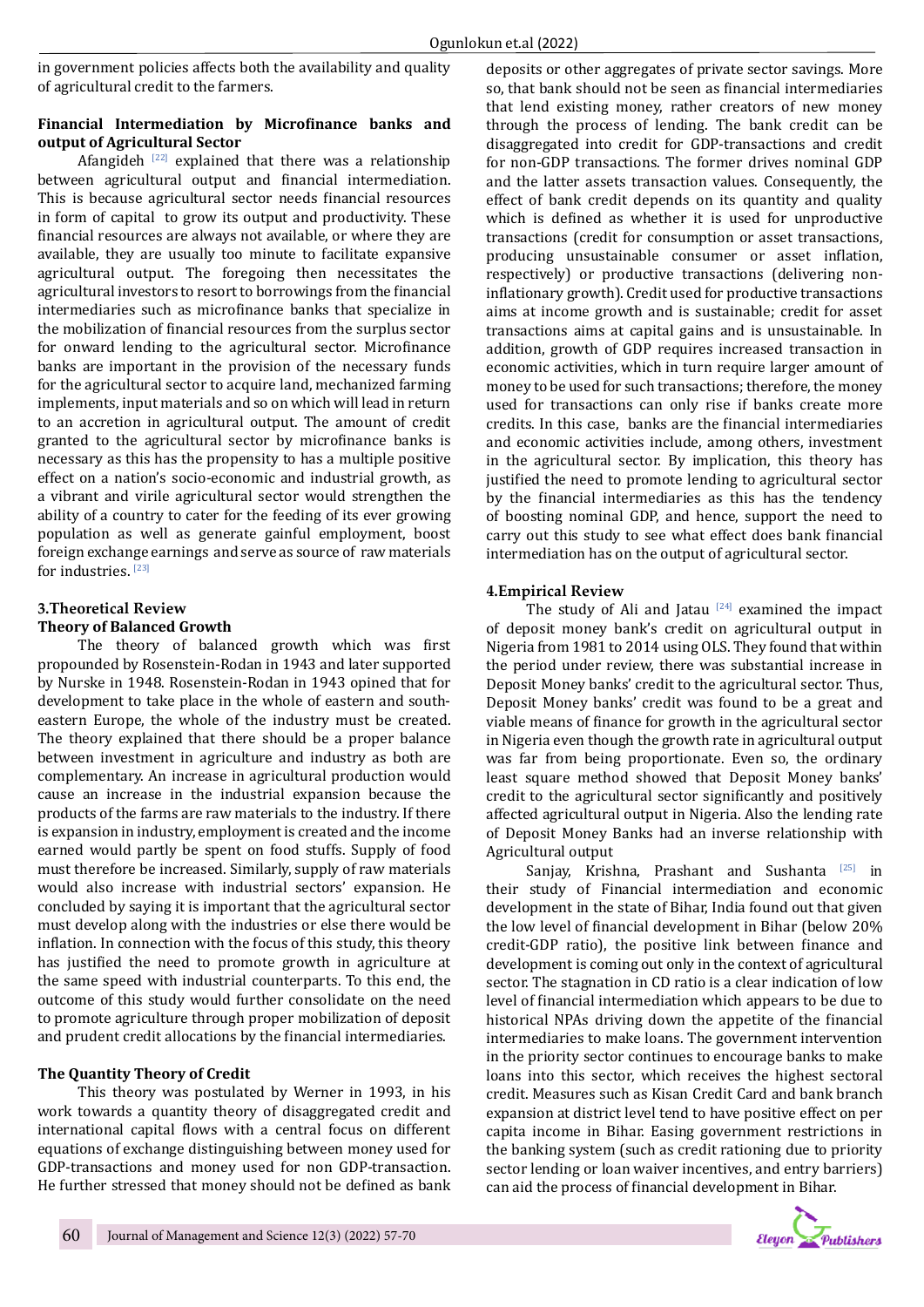Ali  $[26]$  investigated the long run and short run linkages between economic growth and financial development in Sudan from 1970 to 2011. He employed Autoregressive distributive lag (ARDL) techniques. He used three indicators to measure the financial developments which are the ratio of liquid liabilities of commercial banks to nominal GDP, the credit provided to private sector by commercial Banks as a percentage of GDP and the broad money supply as a share of GDP. He also used control variables in the analysis such as trade openness, inflation, government expenditure and gross investment. His analysis indicated that liquid liabilities and credit to the private sector have a positive effect on economic growth. The study also found that inflation, government expenditure, trade openness and money supply have adverse impacts while gross investment has a positive impact on the economic growth in Sudan.

Udoka, Mbat and Stephen<sup>[27]</sup> empirically examined the effect of commercial banks' credit on agricultural output in Nigeria. Four research hypotheses were formulated to guide and direct the study. The ex-post facto research design was adopted for the study. Data for the study were collected from published articles and the Central Bank of Nigeria Statistical bulletin. To estimate the specified equation, the ordinary least squares regression technique was employed. Based on the results obtained, the following result arose; the estimated results showed that there was a positive and significant relationship between agricultural credit guarantee scheme fund and agricultural production in Nigeria. This means that an increase in agricultural credit guarantee scheme fund could lead to an increase in agricultural production in Nigeria; there was a positive and significant relationship between commercial banks credit to the agricultural sector and agricultural production in Nigeria. This result signified that an increase in commercial banks credit to agricultural sector led to an increase in agricultural production in Nigeria. The study recommended that the positive effect of agricultural credit guarantee scheme fund on agricultural production called for the proper funding of the scheme by the government. To this end, there was the need for the government to continue to guarantee loans lent to farmers as this would encourage the banks to lend more to farmers.

Olowofeso, Adeboye, Adejo, Bassey and Abraham [28] investigated the relationship between credit to agriculture and agricultural output in Nigeria by means of nonlinear autoregressive distributed lag (NARDL) model using a time series data from 1992Q1 to 2015Q4. Results show no evidence of asymmetry in the impact of credit to output growth in the agricultural sector (positive and negative changes) in the short-run, but different equilibrium relationships exist in the long-run. The dynamic adjustments show that the cumulative agricultural output growth is mostly attracted by the impact of the positive changes in credit to agriculture with a lag of four quarters of the prediction horizon. This calls for the need for a policy on moratorium on credit administration to agricultural sector.

Agunuwa, Inaya and Proso  $[29]$  undertook an empirical investigation of the impact of Commercial Banks' Credit on Agricultural Productivity in Nigeria (Time Series Analysis. The estimation techniques of impulse response and variance decomposition were employed in the estimation of the equation. Results showed that credit to private sector positively impacts the agricultural and manufacturing sector of the economy and capacity utilization. This implied domestic investment would be facilitated with increased credit to private sector. Furthermore, results findings revealed that currency outside banks had a negative impact on actual output of agriculture and manufacturing sectors. Also, currency outside banks boosted agricultural and manufacturing sectors and capacity utilization in the long run. However, gross domestic savings impacted negatively on capacity utilization and a positive influence on manufacturing and agricultural outputs. Nevertheless, political instability declined agricultural and manufacturing outputs in the short period and both sectors experienced increase in outputs in the medium and long periods. The results further showed that political instability caused expansions in capital utilization in the short period, while contractions were experienced in the subsequent terms.

Murtala, Ahmad, Siba and Mohammed [30] investigated the role of financial intermediaries in sustainable economic growth of Nigeria. Augmented Dickey-Fuller and Phillips-Perron unit root tests, as well as Andrew-Zivot, were used to check the stationary of each variable in the model. All the variables were found to be integrated of oreder one 1(1). The study employed ARDL bounds testing to examine the relationship between financial sector indicators (with particular attention to insurance, bank, and stock market development) and economic growth in both shortrun and long-run. Toda Yamamoto Granger Causality was also applied to observe the nature of causality. Their findings suggested that there was a significant positive long-run and short-run relationship between stock market, insurance development, and economic growth. The results are consistent with theoretical and empirical predictions. However, a negative short-run and long-run relationship existed between bank development and economic growth. The feedback coefficient was negative and significant, suggesting about 0.37 percent disequilibrium in the previous period was corrected in the current year. They found a stable long-run relationship between economic growth and financial depth, as indicated by the CUSUM and CUSUMSQ stability tests. Bank credit, insurance, value of the stock transaction, and interest rate jointly caused economic growth while bank credit, insurance, value of the stock transaction, and GDP did not jointly cause lending. Their findings are consistent with the view that economic growth is an outcome of the financial development.

Obilor [31] examined the impact of commercial banks' credit to agriculture on agricultural development in Nigeria. From the statistical computation, analyses and findings of the test carried out, it showed that the joint action of commercial banks credit to the agricultural sector, agricultural credit guarantee loan by purpose, government financial allocation to agricultural sector and agricultural products prices are significant factors that can influence agricultural production in Nigeria. Commercial banks' credit to agricultural sector for the period 1984 to 2007 has no significant positive impact on agricultural productivity in Nigeria. Agricultural scheme loan by purpose has led to a significant positive growth in agricultural productivity in Nigeria. Using OLS, government fund allocation to the agricultural sector has led to a significant positive growth in agricultural productivity. Prices of agricultural products have not made any significant positive impact on agricultural productivity.

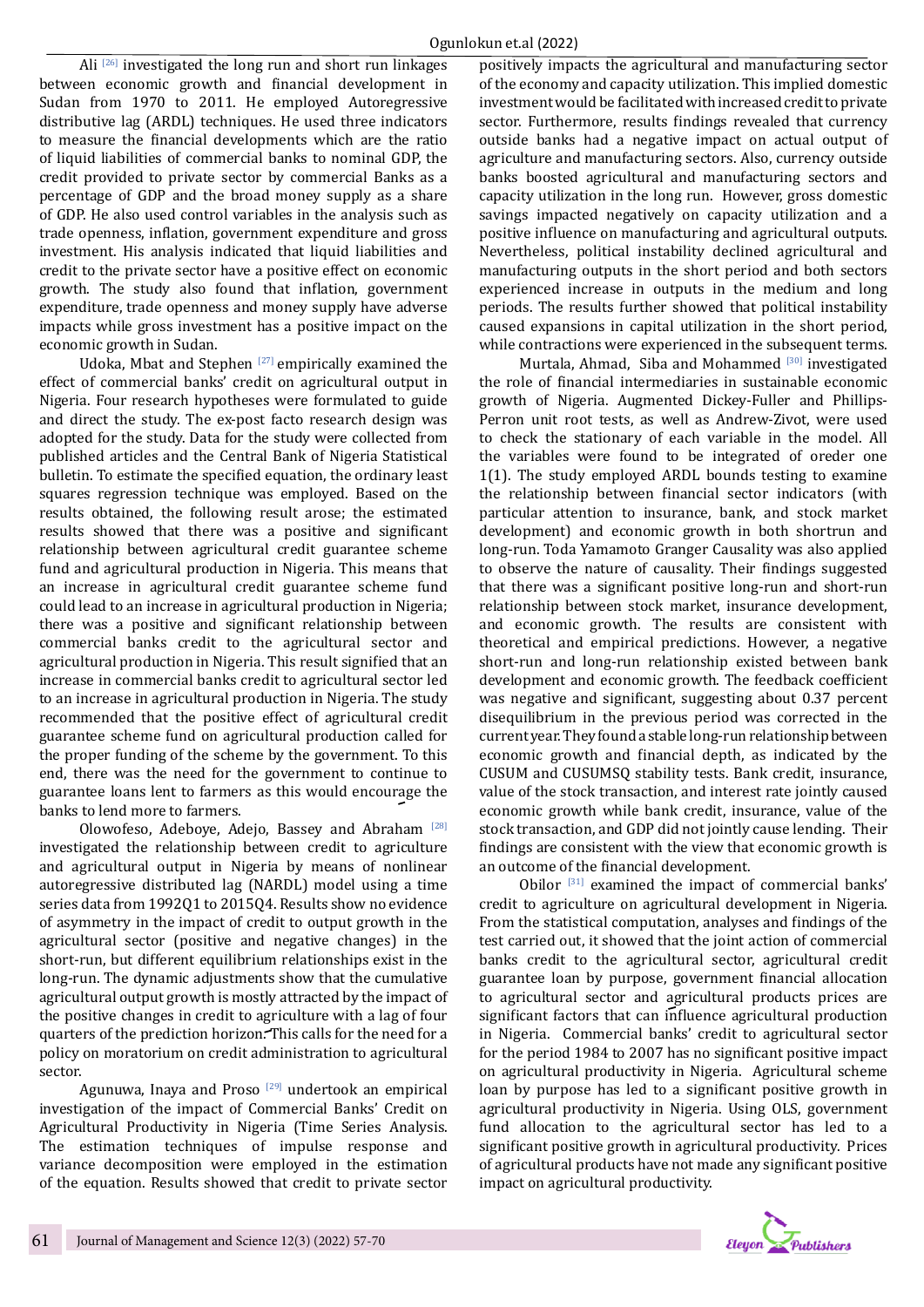Tonye and Andabai  $[32]$  examined the relationship between financial intermediation and economic growth in Nigeria. The methodology used was vector error correction model. The study found that there is long run relationship between financial intermediation and economic growth. The study concluded that about 89% of the variations in economic growth in Nigeria are explained by changes in financial intermediation variables. The study does not consider effects of financial intermediation on economic development using credit to private sector, lending rate and interest rate margin as independent variables in the country.

Basher<sup>[33]</sup> examined the linkage between open markets, financial sector development and economic growth to know if markets along with financial sector development affect economic growth in Nigeria. The study made use of Granger causality test, Johansen cointegration test and vector error correction model. It was found that the causation between open markets, financial sector development and growth in Nigeria is weak and insignificant, and such cannot be used to forecast economic growth in Nigeria. This study also does not consider effects of financial intermediation on economic development using credit to private sector, lending rate and interest rate margin as independent variables in the country.

#### **4.METHODOLOGY AND THEORETICAL FRAMEWORK Research Design**

Ex post facto research design was adopted in this study. This was because the event being investigated had already occurred before this study was conceived.

#### **Theoretical Framework**

This study was anchored on the theory of balanced growth which was propounded by Rosenstein-Rodan in 1943. Rosenstein-Rodan in 1943 theorized that there should be a proper balance between investment in agriculture and industry as both are complementary and hence, promote both agricultural and industrial growth. To this end, the outcome of this study would further justify the need or otherwise to promote agriculture through proper mobilization of deposit and prudent credit allocations by the financial intermediaries like microfinance banks.

# **Model Specification**

The model in this study was derived from the theory of balance growth which affirms that investment in agricultural sector has the tendency of promoting the industrial sector and by extension, overall economic growth. This was the model used by Nnamocha and Charles  $[34]$  when they investigated the effect of bank credit on agricultural output in Nigeria. In their study, they specified the following linear model:

AGO = f(PSC, BLR, IDO)………………………………………… eq(3.1)

This study adapted the model in eq(3.1) by introducing microfinance bank intermediation proxies as follows:

AGO = f(MGSD, MCA, SIR, LIR)………………………………… eq(3.2)

The econometric form of eq(ii) can be stated as:

AGO =  $\alpha$ 0 +  $\alpha$ 1MGSD +  $\alpha$ 2MCA +  $\alpha$ 3DIR +  $\alpha$ 4LIR + Ut..................Eq(3.3)

By taking the natural logarithm of the Eq (3.3) to

the exclusion of DIR and LIR (because they are already expressed in percentages), eq(3.4) was derived as follows:

lnAGO = α0 + α1lnMGSD + α2lnMCA + α3DIR + α4LIR + Ut................Eq(3.4)

Where:

lnAGO = Natural logarithm of agricultural output, proxied by Real Gross Domestic Product of agricultural sector as a measure of agricultural output.

lnMGSD = Natural logarithm of Microfinance banks' Gross Saving Deposits.

LnMBCA = Natural logarithm of Microfinance Banks Credits to Agricultural sector.

DIR = Average deposit interest rate i.e this is the minimum saving deposit interest rate in the economy.

 $LIR =$  Average lending interest rate. This is the minimum lending interest rate in the economy.<br> $\alpha 0$  = Intercept of the model

= Intercept of the model

 $\alpha$  1 -  $\alpha$ 4 = Parameters or coefficients of the exogenous variables.

# **Apriori Expectation**

In line with the model specified in this study, it was expected that financial intermediation by microfinance banks would have a positive effect on the output of agricultural sector in Nigeria within the period covered by this study. Thus, it was expected that  $α1>0$ ;  $α2>0$ ;  $α3>0$ ;  $\alpha$ 4 < 0

#### **Sources of Data**

Data for this study were collected from the secondary sources. These data were obtained from various editions of Statistical Bulletin of the Central Bank of Nigeria and the annual reports and accounts of microfinance banks between 1992 and 2018.

#### **Method of Data Analysis**

The descriptive nature of the data was examined. Jarque-Bera test of normality was used to see whether the data were normally distributed. The null hypothesis in the normality test assumes that the series are normally distributed. Likewise, the mean based coefficients of skewness and kurtosis were applied to check the symmetric nature of the variables. Augmented Dickney-Fuller unit root test method was used to establish the stationarity of the variables employed in this study. After the unit roots analysis of the data series were carried out, the data series were found to be robustly integrated at order one I(1). Consequently, this study employed error correction mechanism (ECM) as data analysis technique. This technique was first used by Sargan (1984) and later developed and popularized by Engle and Granger, is a means of reconciling the short-run behavior of an economic variable with its longrun behavior. It is a restricted VAR designed for use with non-stationary series that are known to be cointegrated. Vector Error Correction Model (VECM) was applied once the co-integration test shows the existence of the longrun relationship among the variables of interest. Johansen method was adopted in this study because it circumvents the use of two-step estimators; and can estimate and test for the presence of multiple co-integrating vectors. The objective of VECM is to investigate the short term dynamic

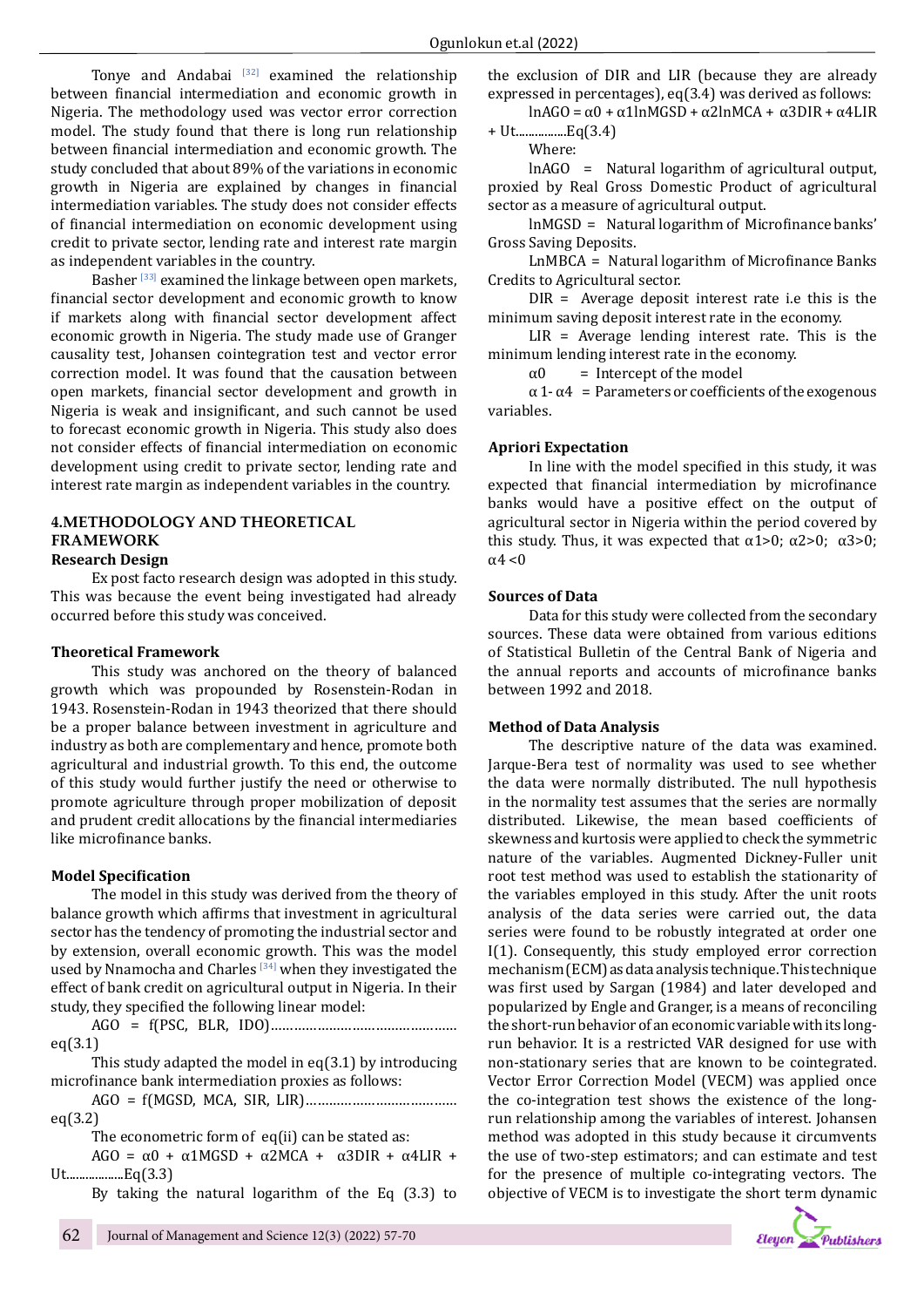behavior of the model and describe how it is adjusting to each period towards its long-run equilibrium state while its benefit includes its ability to conveniently measure the correction from disequilibrium of the previous period which has a very good economic implication. Thus, the VECM for this study is specified as follows:

 ΔlogAGOt-1 = α0 + θiΣΔlog MGSDt-1 + γiΣΔlogMCAt-1 + λiΣΔDIRt-1 + φiΣΔLIRt-1 + ΨECMt-1 + Ut....................................

....................................Eq(3.5) Where:

a0 = Constant term or intercept of the model

 θi, γi, λi, φi, = Short run dynamic coefficients of the parameters to equilibrium;

MGSD, MCA, DIR and LIR = Parameters to be estimated;

ΨECMt-1 = The coefficient that measure the speed of adjustment or convergence of ΔlogAGOUT to the equilibrium in case there is deviation, which was expected to be negative and statistically significant. [35]

# **5.RESULTS, DICUSSIONS AND FINDINGS Data Interpretations Descriptive Statistics**

From the summary of descriptive statistics on Table 4.1, LIR has the highest mean value of 18.56, followed by MGSD (9.93), AGO (9.03), MCA (7.40), while DIR has the lowest mean value of 5.62. Looking at the standard deviation which measures the degree of deviations of the data sets from their mean values, AGO has the lowest standard deviation of 0.57 which implies that all its observations cluster around its mean value the error of the estimates are minimized. This is followed by MGSD with standard deviation value of 1.70 which is also low. Next is MCA with a standard deviation value of 1.75. DIR and LIR however have the highest standard deviation values of 4.34 and 3.15 respectively, and this connotes that their series observations are not clustered around the sample mean value. With respect to skewness, normal skewness should have 0 values. Thus, all the variables mirror the normal distribution except DIR and LIR with 1.53 and 1.86 skewness values respectively. DIR and LIR skewness values thus indicates they have long right tail and exhibits positive skewness.

Kurtosis measures the thickness or flatness of the distribution of the data series. For a distribution to be normal, and hence, mesokurtic, its kurtosis value must be 3. From Table 4.1 therefore, all the variables (with the exception of DIR and LIR) were all clearly platykurtic (negative kurtosis) because they have kurtosis values that are less than 3. Being platykurtic indicated that all the series will have lower value below the sample means, suggesting flat tommy distribution. DIR and LIR with kurtosis values of 3.98 and 7.48 on the other hand are higher than 3, suggesting leptokurtic i.e positive kurtosis.

The Jarque-Bera statistics measures the difference between the skewness and the kurtosis of each of the variables series with those from the normal distribution. The null hypothesis for Jarque-Bera test was that the distribution was normal. Thus from Table 4.1, and with respect to AGO, MCA and MGSD with Jargue-Bera probability values that are above 0.05 significance level, null hypothesis could not be rejected. Hence, AGO, MCA and MGSD were all normally distributed. The case was however, different for DIR and LIR with probability values of 0.003 and 0.000 which were less

than 0.05 significance level. Hence, there was no enough reason to accept null hypothesis which meant that DIR and LIR series were clearly not normally distributed series.

#### **Unit Root Test**

The results of the ADF unit root test conducted on the research variables were presented on Table 4.2. All the variables were integrated of order one when they were defined at logarithm levels except lending interest rate. Further subjecting the variables to first differencing removed all the non-stationarity in the variables and the null hypothesis of the presence of a unit root was robustly rejected at both 1% and 5% significance levels, implying therefore, that the variables were integrated of order one I(1) which is the major condition for co-integration analysis. Thus, the I(1) variables were entered into the error correction model in their first differenced form while LIR was included in its level form.

#### **Optimal Lag Length Selection Procedure**

The second important step in co-integration analysis is the determination of optimal lag length because there is need to have Gaussian error terms i.e standard error terms that do not suffer from non-normality, autocorrelation, heteroskedasticity etc. Thus, in this study, optimal lag length was chosen by estimating VAR model which included all the variables in levels and the model that minimized AIC was selected as the one with the optimal lag length. Thus, in the Table 4.3, the optimal lag length for the model of this study is 1.

#### **Co-integration Test**

The co-integration test establishes whether a long run equilibrium relationship exists among the variables. To establish co-integration, the likelihood ratio (trace statistic) must be greater than the critical value of Johansen cointegration trace test at 5% level of significance. The null hypotheses of no co-integration H0: β1, =β2,= β3, = β4 =  $β5 = 0$  and alternative hypotheses H1:  $β1, ≠ β2, ≠ β3 ≠ β4 ≠$  $\beta$ 5  $\neq$  0 implies co-integration among the variables. The cointegrating equation was chosen from the normalized cointegrating coefficient with the lowest log likelihood. The report of the cointegrated test is displayed on Table 4.4.

#### **Error Correction Model (ECM) Result**

Since co-integration has been established, it is important to proceed to the error correction model. The estimated ECM is displayed on the Table 4.5:

From the Table 4.5, the co-integrating equation and the long-run model can be stated as follows:

LAGOt-1 = -7.6780 + 0.0273LMCAt-1 – 0.3361MGSDt-1 – 0.0362DIRt-1 + 0.1081LIRt-1

Looking at the long run co-integrating equation and long run model derived from the Error Correction terms as stated above, it is obvious that two of the exogenous variables (MCA, and LIR) have long-run positive relationship with endogenous variables while the remaining two exogenous variables ( MGSD and DIR) maintain significant long-run negative relationship. In this case, micro-finance banks' credits to agriculture (MBCA) as well as the lending interest

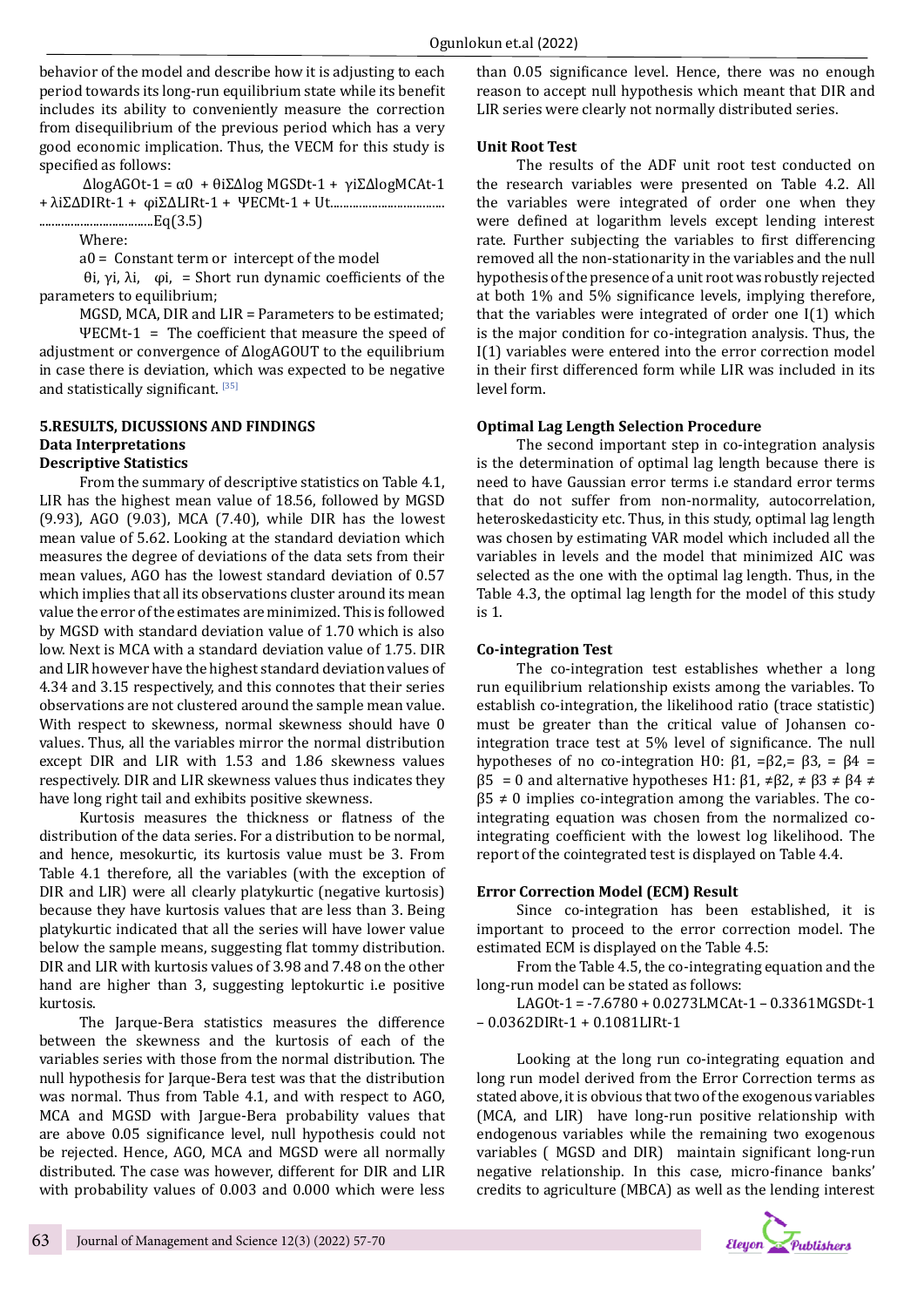rate (LIR) all have positive co-integrating relationships with the output of agriculture (AGO) in the long-run. On the other hand, both gross saving deposit of the micro-finance banks (MGSD) and deposit interest rate (DIR) have negative long-run relationship with agricultural output.

Therefore, in the long-run, 1% increase or decrease in the first lag of MCA was associated with about 2.7% increase or decrease in the average mean value of agricultural output. In other words, the average value of agricultural output will increase or decrease by about 2.7% if MCA rises or falls by 1%. Therefore, in the long-run, microfinance banks credit was a positive and significant determinant of agricultural performance by 21% in line with theoretical expectation. This is because increase in microfinance banks' credit to agricultural sector is expected to reflect in terms of increase in the output of the sector. This finding suggests that microfinance banks' credits are beneficial to Agricultural output and plays an important role in the growth process of the sector. This is evidence that the microfinance banks' credit policy has given priority to lending significant portion of their deposits to agricultural sector. With respect to MGSD, average value of agricultural output tends to fall by about 34% in the event of 1% increase in MGSD and vice versa. MGSD thus defied a priori expectation of increasing agricultural output should the saving deposits with microfinance banks increases; the reason for this might be suggestive of poor disposition of microfinance banks nationwide to lending significant portion of their credits to vital sector like agriculture. This can also be a product of poor or relaxed regulation of microfinance banks by the regulatory bodies that should have ensured adequate lending to agriculture via special directive. As revealed by CBN statistical bulletin (2018), percentage of credits to agriculture in relation to microfinance aggregate deposits base in the last 10 years is hovering around 10%, which is insignificant to provoke any meaningful growth in the sector.

 In case of deposit interest rate, 1% rise or fall in the level of DIR would cause the average value of agricultural output to decrease or increase by about 3.6%. This also relationship contradicts theoretical expectation that increase in deposit interest rate should have encouraged aggressive deposit from the surplus sector because every rational investor aspires to earn high return on their investment. Theoretically, increase in deposit base of the microfinance banks is expected to increase their ability to lend more to agricultural sector, and increase in lending to agricultural sector is expected to have multiplier effect of improving the output of the sector. Apropos lending interest rate (LIR), 1% rise in the rate at which credit was provided to agricultural sector was associated with 11% increase in the agricultural output against a priori expectation.

The foregoing connotes that interest rate on agricultural loan was not too high but moderate during the period covered by this study, and hence encouraged both actual and potential investors in the agricultural sector to access credits to facilitates agricultural investment for the overall output growth of the sector. Moreover, a closer look at the t-statistics on Table 4.5 reveals that all the exogenous variables were statistically significant to the estimated co-integrating and long-run model except MCA whose t-statistic is less than 2. Standard errors are the standard deviations of the sampling distribution of the estimator which measures the precision of the estimates in the long-run co-integrating model. In this case, the standard errors

of the estimated coefficients of the exogenous variables are relatively low as expected, which is a further corroboration of the reliability of the estimated coefficients.

Table 4.6 contains the short-run coefficients of the Error Correction estimates. The Error Correction Term (ECT), which represents the speed of adjustment or convergence to long-run equilibrium is -0.095. The coefficient is rightly signed which connotes that the previous year deviation from long-run equilibrium is corrected in the current period at an adjustment speed of 9.5%. This implies that when the agricultural output was at disequilibrium level in the short run due to experience of any shock by the explanatory variables, the speed of its adjustment to converge to equilibrium on the long run was 9.5%. The R2 signifies that all the explanatory variables in the model account for 51% total variation in agricultural output (AGO) while the remaining 49% is attributed to the white noise residual as proxy for other factors not captured in the model. The Durbin-Watson statistics value is approximately 2 which implies that the estimated coefficients are not autocorrelated. However, there is need to simplify the error correction model by estimating a parsimonious model (ECM 2) developed from the over-parameterized model as displayed on Table 4.6.

The VECM predicting the relationship between agricultural output and financial intermediation by microfinance banks can be stated thus:

ΔlogAGOt-1 = 0.0696 – 0.1499ΔloMGSDt-1 + 0.0098ΔlogMCAt-1 + 0.0053ΔlogDIRt-1 –0.0050ΔLIRt-1 - 0.0254ECTt-1

Table 4.7 contains the short run coefficients. In the short-run, the first lag of microfinance banks' credits to agriculture (MCA) has positive but insignificant relationship with agricultural output (AGO), which is consistent with long-run relationship as earlier pointed out when explaining Table 4.6. MCA therefore, conforms to a priori expectation both in the short-run and in the long-run. Thus, in the short-run, 1% increase in MCA was associated with about 0.9% increase in the average value of AGO and vice versa. The reason for the insignificance of MCA coefficient may not be far from the sharp decline in agricultural lending by microfinance banks from as high as 38% in 1998 to all time low of 3% in 2006. As at 2017, agricultural lending by microfinance banks was 7% in relation to the gross deposit base. Moreover, just like in the long run, the first lag of micro-finance banks' gross saving deposit (MGSD) has significant negative relationship with AGO in the short run. Hence, 1% increase or decrease in MGSD was accompanied by about 14% decrease or increase in the average value of AGO.

For deposit interest rate (DIR), the negative relationship exhibited in the long run was altered in the short run as it first lag was positively but insignificantly related to AGO in conformity to the a priori expectation. To this end, 1% rise in DIR was associated with 0.5% increase in the average value of AGOUT and vice versa. This signifies that deposit interest rate is instrumental to improving agricultural performance, although at a low rate; this is because high deposit interest rate will attract more savings

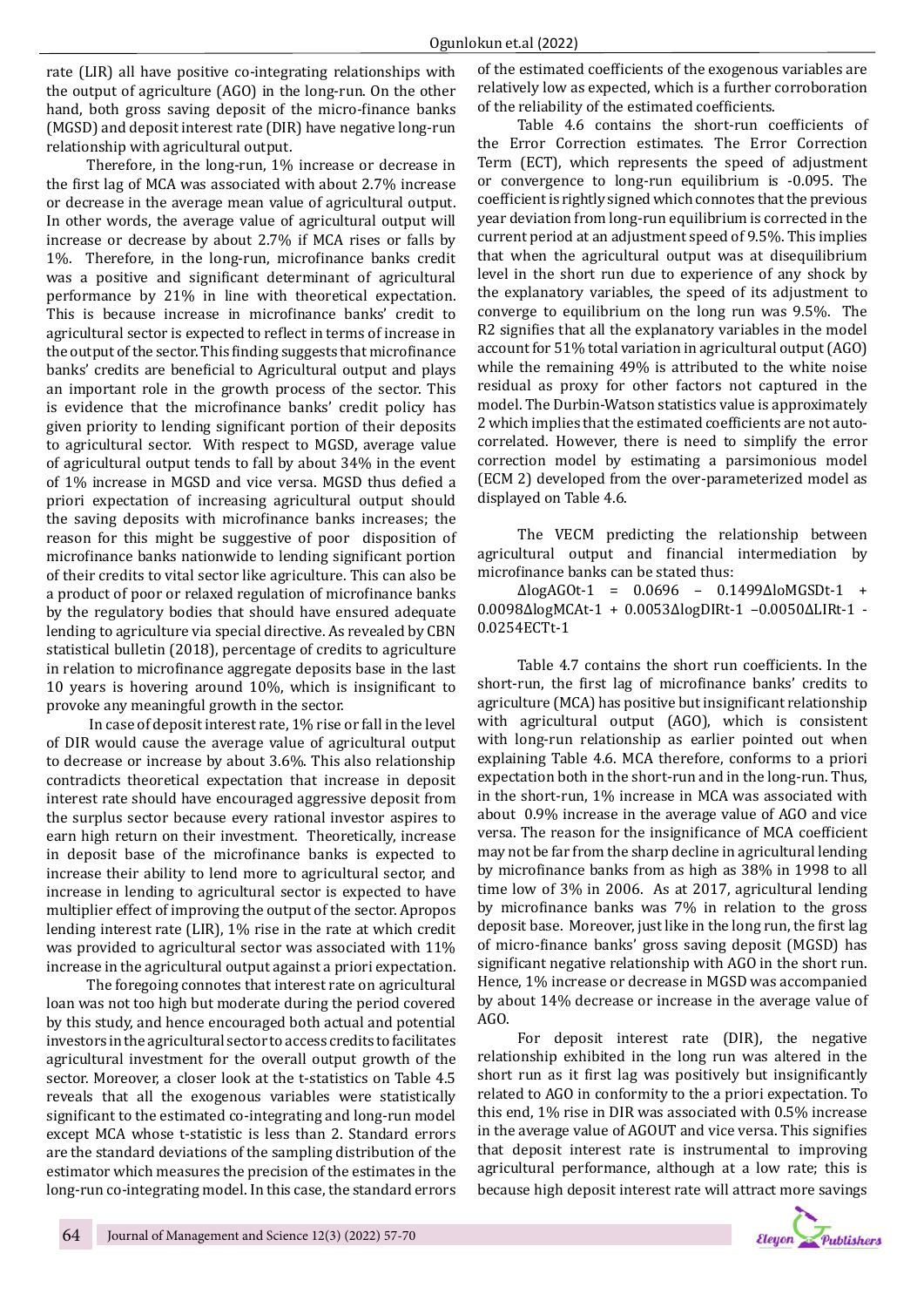deposits from the surplus sector into the microfinance banks as financial intermediaries. This will increase their loanable deposits and consequently their ability to lend more to agricultural sector.

In addition, the coefficient of determination (R2) of 0.40 indicates that about 40% of the variation in the agricultural output (AGO) was explained by the explanatory variables, while the remaining 60% was accounted for by other factors not included in the model but represented by stochastic term. Furthermore, the standard error of the estimated model which represent the standard deviation of the sampling distribution of the estimator that measures the precision of the estimates of the model was very low at 0.0740. moreover, the standard error of the individual parameter coefficients were all relatively low as expected and this further lends credence to the reliability of the estimated coefficients.

# **Test of Research Hypotheses Hypothesis One**

**H01:** Microfinance banks gross saving deposits have no significant effect on the output of agricultural sector in Nigeria;

**H11: H01:** Microfinance banks gross saving deposits have significant effect on the output of agricultural sector in Nigeria;

From Table 4.7, findings reveal that the p-value calculated for microfinance banks gross saving deposits is 0.0196, which is lower at five per cent significance level than the 0.05 critical value. Hence, the null hypothesis was rejected while the alternative hypothesis was accepted. The implication of this is that Microfinance banks gross saving deposits have significant effect on the output of agricultural sector in Nigeria.

#### **Hypothesis two**

**H02:** Microfinance banks' credits to agriculture have no significant effect on the output of agricultural sector in Nigeria;

**H12**: Microfinance banks' credits to agriculture have significant effect on the output of agricultural sector in Nigeria;

From Table 4.7, findings also reveal that the p-value calculated for microfinance banks' credits to agriculture of 0.6822 is greater at five per cent significance level than the 0.05 critical value. Hence, there was no enough reason to reject null hypothesis; the alternative hypothesis was rejected which means that there is positive but not significant relationship between microfinance banks' credits to agriculture and the output of agricultural sector in Nigeria;

# **Hypothesis Three**

**H03:** Deposit interest rate does not have significant effect on the output of agricultural sector in Nigeria;

**H13:** Deposit interest rate has significant effect on the output of agricultural sector in Nigeria;

From Table 4.7, the p-value calculated for deposit interest rate of 0.6769 is greater at five per cent significance level than the 0.05 critical value. Hence, the alternative hypothesis was rejected while the null hypothesis was accepted. The implication is that deposit interest rate, although has positive relationship, does not have significant effect on the output of agricultural sector in Nigeria;

#### **Hypothesis Four**

**H04:** Lending interest rate does not have significant effect on the output of agricultural sector in Nigeria;

**H04:** Lending interest rate does not have significant effect on the output of agricultural sector in Nigeria;

 Also, findings reveal from Table 4.7 that the p-value calculated for lending interest rate is 0.2776 which is higher at five per cent significance level than the 0.05 critical value. Hence, the null hypothesis was accepted while the alternative hypothesis was rejected. The implication of this decision is that lending interest rate has no significant negative effect on the output of agricultural sector in Nigeria.

# **Table 4.8: VEC Granger Causality/Block Exogeneity Wald Tests**

#### **Source: Author's Computation (2020)**

Looking at Table 4.8, with agricultural output as endogenous variable, MGSD has a significant long run causality effect on AGO

# **Diagnostics Tests**



From Table 4.8, the null hypothesis is that the residuals are serially uncorrelated, therefore, the F-statistic p-value of 0.5548 indicates that we failed to reject the null hypothesis at both 1% and 5% significance levels. It was therefore concluded that the residuals were serially uncorrelated.

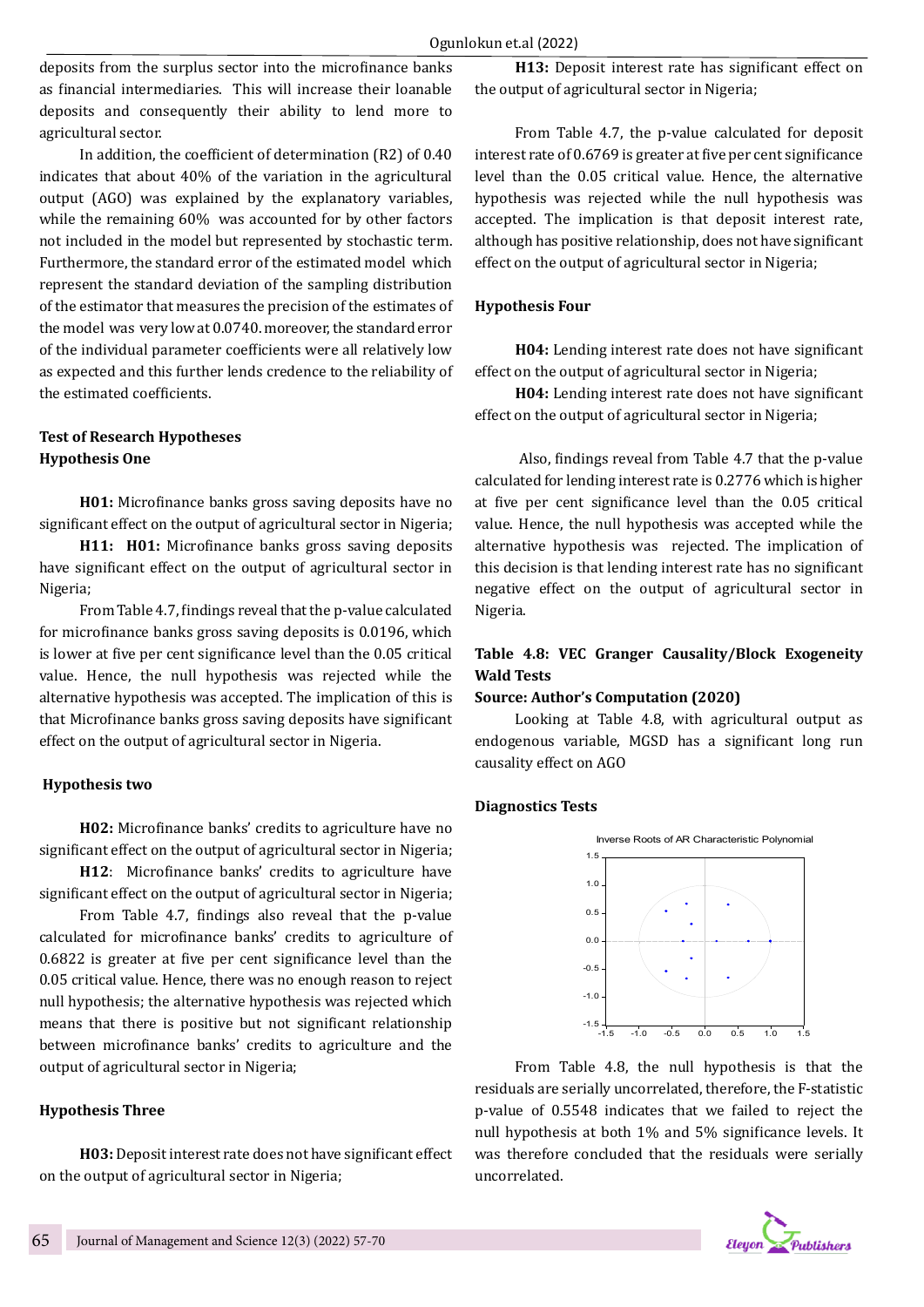# **Table 4.1: Summary of Descriptive Statistics**

|              | <b>LAGO</b> | <b>LMGSD</b> | <b>LMCA</b> | <b>DIR</b> | <b>LIR</b> |
|--------------|-------------|--------------|-------------|------------|------------|
| Mean         | 9.030333    | 9.938602     | 7.408564    | 5.624815   | 18.56857   |
| Median       | 9.160834    | 10.43464     | 8.117998    | 4.110000   | 17.95000   |
| Maximum      | 9.772476    | 12.21465     | 9.716552    | 16.66000   | 29.80000   |
| Minimum      | 8.209252    | 6.460843     | 3.384390    | 1.410541   | 13.54250   |
| Std. Dev.    | 0.570338    | 1.703664     | 1.753906    | 4.344827   | 3.151466   |
| Skewness     | $-0.220378$ | $-0.291957$  | $-0.539181$ | 1.532981   | 1.863384   |
| Kurtosis     | 1.443506    | 1.743251     | 2.295686    | 3.986231   | 7.485179   |
|              |             |              |             |            |            |
| Jarque-Bera  | 2.944057    | 2.160421     | 1.866289    | 11.66937   | 38.25633   |
| Probability  | 0.229460    | 0.339524     | 0.393315    | 0.002924   | 0.000000   |
|              |             |              |             |            |            |
| Sum          | 243.8190    | 268.3423     | 200.0312    | 151.8700   | 501.3515   |
| Sum Sq. Dev. | 8.457411    | 75.46421     | 79.98083    | 490.8157   | 258.2251   |
|              |             |              |             |            |            |
| Observations | 27          | 27           | 27          | 27         | 27         |

# **Source: Author's Computation (2020)**

# **Table 4.1: Augmented Dickey-Fuller Unit Root Test Results**

**Unit root test at logarithmic levels H0: b = 0; Ha: b > 0**

| <b>Variables</b> | Critical value @1% | Critical value @5%                     | <b>ADF</b> test statistics | <b>Remarks</b> | <b>Order of Integration</b> |
|------------------|--------------------|----------------------------------------|----------------------------|----------------|-----------------------------|
| LAGO             | $-3.711457$        | $-2.981038$                            | 0.633191                   | Non-stationary |                             |
| LMGSD            | $-3.724070$        | $-2.986225$                            | $-0.930049$                | Non-stationary |                             |
| <b>LMCA</b>      | $-3.711457$        | $-2.981038$                            | $-2.185444$                | Non-stationary |                             |
| <b>DIR</b>       | $-3.711457$        | $-2.981038$                            | $-2.830392$                | Non-stationary |                             |
| LIR              | $-3.711457$        | $-2.981038$                            | $-6.012838*$               | Stationary     | I(0)                        |
|                  |                    | Unit root test at first<br>differences |                            |                |                             |
|                  |                    |                                        |                            |                |                             |
| Variables        | Critical value @1% | Critical value @5%                     | ADF test statistics        |                | Order of Integration        |
| LAGO             | $-3.724070$        | $-2.986225$                            | $-4.735129*$               | Stationary     | I(1)                        |
| LMGSD            | $-3.724070$        | $-2.986225$                            | $-7.490003*$               | Stationary     | I(1)                        |
| <b>LMCA</b>      | $-3.769597$        | $-3.004861$                            | $-4.567332*$               | Stationary     | I(1)                        |
| <b>DIR</b>       | $-3.724070$        | $-2.986225$                            | -4.990933*                 | Stationary     | I(1)                        |
| LIR              |                    |                                        |                            | Stationary     | I(0)                        |

# **Source: Author's Computation (2020) Notes:\*Denotes significance at the 5% level and the rejection of the null hypothesis of non-stationarity.**

# **Table 4.3: VAR Lag Order Selection Criteria**

| VAR Lag Order Selection Criteria                                           |                                                |    |            |            |           |    |  |
|----------------------------------------------------------------------------|------------------------------------------------|----|------------|------------|-----------|----|--|
|                                                                            | Endogenous variables: LAGO LMBCA LMGSD DIR LIR |    |            |            |           |    |  |
| <b>Exogenous variables: C</b>                                              |                                                |    |            |            |           |    |  |
| Date: 01/20/20 Time: 17:36                                                 |                                                |    |            |            |           |    |  |
| Sample: 1992 2018                                                          |                                                |    |            |            |           |    |  |
| <b>Included observations: 25</b>                                           |                                                |    |            |            |           |    |  |
| Lag                                                                        | LogL                                           | LR | <b>FPE</b> | <b>AIC</b> | <b>SC</b> | HQ |  |
| <b>NA</b><br>12.08040<br>$-146.0050$<br>0.121387<br>12.32417<br>12.14801   |                                                |    |            |            |           |    |  |
| -48.87659<br>147.6351*<br>7.772778*<br>0.000397*<br>6.310127*<br>6.715805* |                                                |    |            |            |           |    |  |
| $-26.70837$<br>24.82841<br>0.000655<br>6.536669<br>9.218196<br>7.280411    |                                                |    |            |            |           |    |  |
|                                                                            | tindicates lag order selected by the criterion |    |            |            |           |    |  |

 \* indicates lag order selected by the criterion **Source: Author's Computation (2020)**

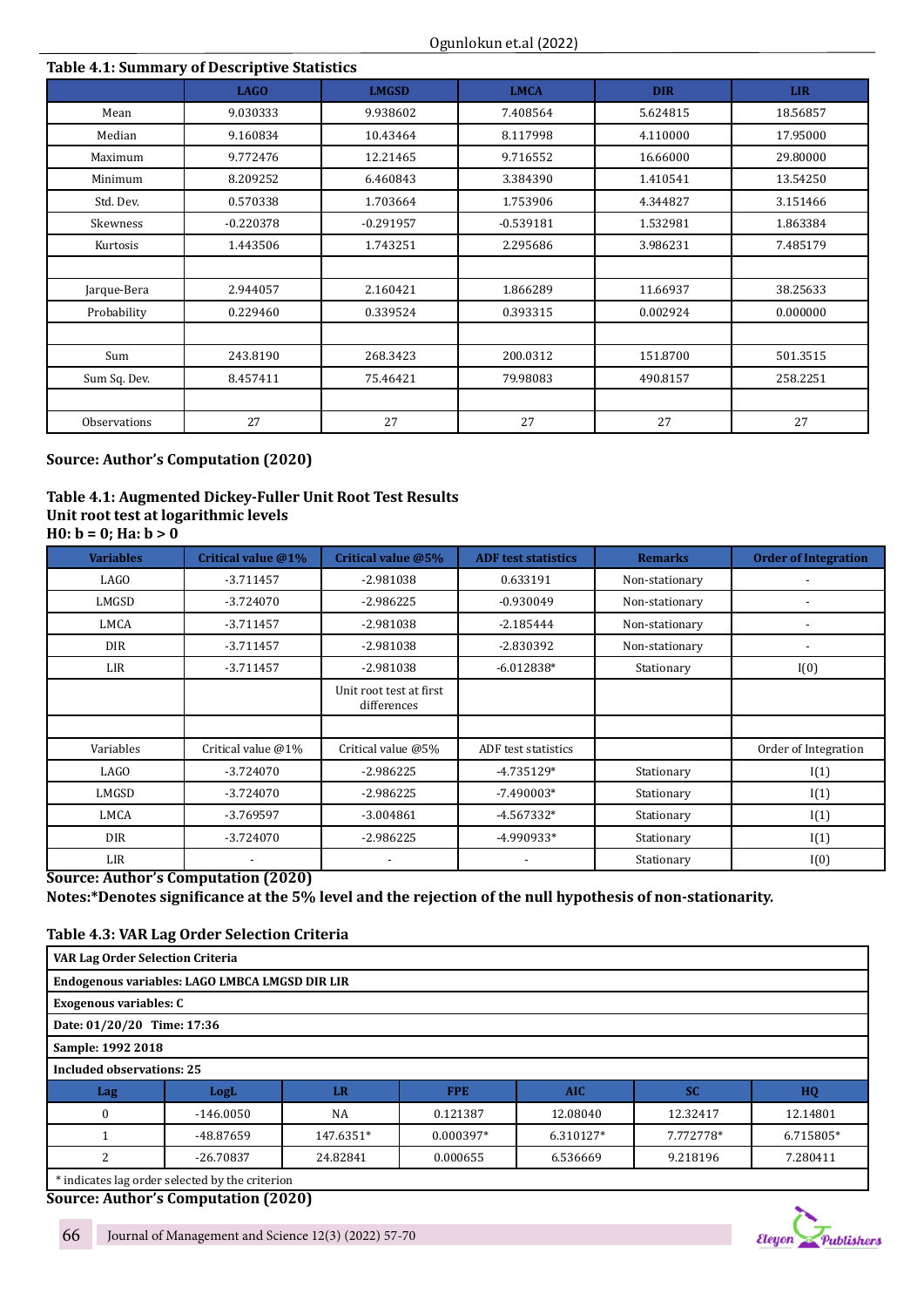| Table 4.4: Co-integrattion Test result                           |                                           |                                                                        |                       |           |  |  |
|------------------------------------------------------------------|-------------------------------------------|------------------------------------------------------------------------|-----------------------|-----------|--|--|
| <b>Unrestricted Cointegration Rank Test (Maximum Eigenvalue)</b> |                                           |                                                                        |                       |           |  |  |
| <b>Hypothesized</b>                                              |                                           | <b>Max-Eigen</b>                                                       | 0.05                  |           |  |  |
| No. of $CE(s)$                                                   | <b>Eigenvalue</b>                         | <b>Statistic</b>                                                       | <b>Critical Value</b> | $Prob.**$ |  |  |
| None <sup>*</sup>                                                | 0.841475                                  | 46.04605                                                               | 33.87687              | 0.0011    |  |  |
| At most 1                                                        | 0.663322                                  | 27.21572                                                               | 27.58434              | 0.0557    |  |  |
| At most 2                                                        | 0.513965                                  | 18.03686                                                               | 21.13162              | 0.1285    |  |  |
| At most 3                                                        | 0.287545                                  | 8.475960                                                               | 14.26460              | 0.3324    |  |  |
| At most $4*$                                                     | 0.144836                                  | 3.911559                                                               | 3.841466              | 0.0479    |  |  |
|                                                                  |                                           | Max-eigenvalue test indicates 1 cointegrating eqn(s) at the 0.05 level |                       |           |  |  |
|                                                                  |                                           | * denotes rejection of the hypothesis at the 0.05 level                |                       |           |  |  |
|                                                                  | **MacKinnon-Haug-Michelis (1999) p-values |                                                                        |                       |           |  |  |

# **Source: Author's Computation (2020)**

Considering the maximum Eugen statistics on Table 4.4, it indicates one co-integrating vector or equation at 5% significance level which provides evidence for the rejection of null hypotheses of no co-integration and this implies that long run relationship exists among the variables.

# **Table 4.5: Vector Error Correction Estimates (Long-run Coefficients)**

|                 | $LAGO(-1)$ | $LMCA(-1)$ | LMGSD(-1) | $DIR(-1)$ | $LIR(-1)$ |         |
|-----------------|------------|------------|-----------|-----------|-----------|---------|
| Coint. Coefs.   | 1.000000   | 0.0273     | $-0.3361$ | $-0.0362$ | 0.1081    | -7.6780 |
| Standard errors |            | 0.0247     | 0.0213    | 0.0078    | 0.0159    |         |
| t-statistics    |            | 1.11       | $-15.79$  | $-4.65$   | $-6.81$   |         |

**Source: Author's Computation (2020)**

# **Table 4.6: Result of the Over-Parameterized Vector Error Correction Estimates**

| Dependent Variable: D(LAGO)                            |                        |                       |             |        |  |  |  |
|--------------------------------------------------------|------------------------|-----------------------|-------------|--------|--|--|--|
| Method: Least Squares (Gauss-Newton / Marquardt steps) |                        |                       |             |        |  |  |  |
| Date: 01/22/20 Time: 12:12                             |                        |                       |             |        |  |  |  |
| Sample (adjusted): 1995 2018                           |                        |                       |             |        |  |  |  |
| Included observations: 24 after adjustments            |                        |                       |             |        |  |  |  |
|                                                        | <b>Coefficient</b>     | <b>Std. Error</b>     | t-Statistic | Prob.  |  |  |  |
| $ECM(-1)$                                              | $-0.094874$            | 0.202508              | $-0.468496$ | 0.6478 |  |  |  |
| $D(LAGO(-1))$                                          | 0.892642               | 0.646307              | 1.381142    | 0.1924 |  |  |  |
| $D(LAGO(-2))$                                          | 0.374184               | 0.505234              | 0.740616    | 0.4732 |  |  |  |
| $D(LMGSD(-1))$                                         | $-0.203180$            | 0.077967              | $-2.605979$ | 0.0230 |  |  |  |
| $D(LMGSD(-2))$                                         | $-0.014820$            | 0.088411              | $-0.167632$ | 0.8697 |  |  |  |
| $D(LMCA(-1))$                                          | 0.016606               | 0.028682              | 0.578980    | 0.5733 |  |  |  |
| $D(LMCA(-2))$                                          | 0.015003               | 0.032344              | 0.463863    | 0.6510 |  |  |  |
| $D(DIR(-1))$                                           | 0.021200               | 0.018801              | 1.127589    | 0.2815 |  |  |  |
| $D(DIR(-2))$                                           | 0.005748               | 0.013558              | 0.423972    | 0.6791 |  |  |  |
| $D(LIR(-1))$                                           | $-0.007097$            | 0.013316              | $-0.532987$ | 0.6038 |  |  |  |
| $D(LIR(-2))$                                           | $-0.011043$            | 0.007206              | $-1.532466$ | 0.1513 |  |  |  |
| $\mathsf C$                                            | 0.024677               | 0.046655              | 0.528917    | 0.6065 |  |  |  |
| R-squared                                              | 0.512586               | Mean dependent var    | 0.063306    |        |  |  |  |
| Adjusted R-squared                                     | 0.065790               | S.D. dependent var    | 0.082081    |        |  |  |  |
| S.E. of regression                                     | 0.079335               | Akaike info criterion | $-1.923423$ |        |  |  |  |
| Sum squared resid                                      | 0.075528               | Schwarz criterion     | $-1.334396$ |        |  |  |  |
| Log likelihood                                         | 35.08107               | Hannan-Quinn criter.  | $-1.767154$ |        |  |  |  |
| F-statistic                                            | 1.147249               | Durbin-Watson stat    | 1.849744    |        |  |  |  |
| Prob(F-statistic)<br>$\overline{\cdots}$               | 0.406527<br>$\sqrt{2}$ |                       |             |        |  |  |  |

**Source: Author's Computation (2020)**

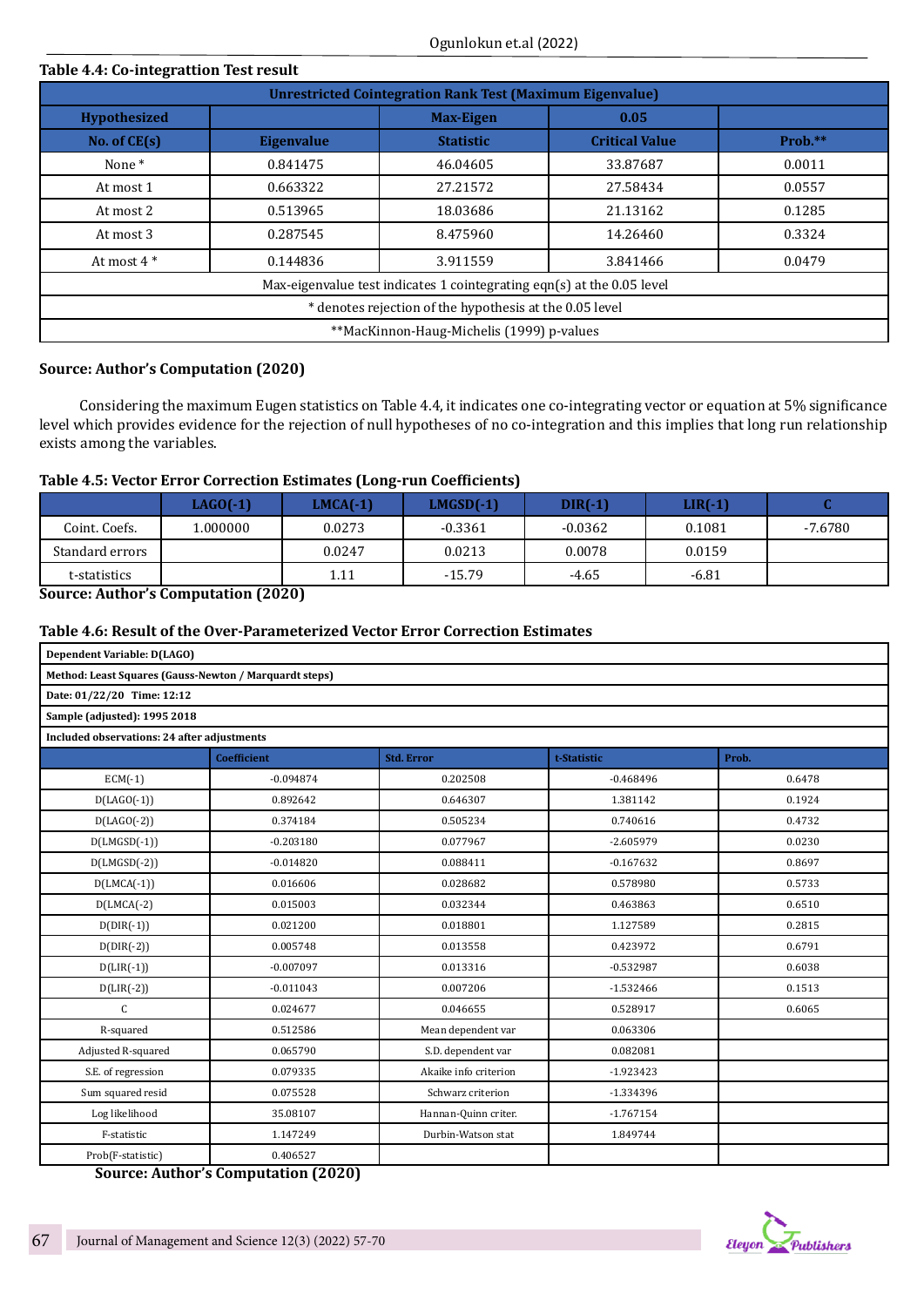| Table 4.7: Result of the Parsimonious Model (ECM 2) |  |  |
|-----------------------------------------------------|--|--|
|-----------------------------------------------------|--|--|

| Dependent Variable: D(LAGO)                        |                                                        |                       |             |        |  |  |  |
|----------------------------------------------------|--------------------------------------------------------|-----------------------|-------------|--------|--|--|--|
|                                                    | Method: Least Squares (Gauss-Newton / Marquardt steps) |                       |             |        |  |  |  |
| Date: 01/22/20 Time: 12:55                         |                                                        |                       |             |        |  |  |  |
| Sample (adjusted): 1995 2018                       |                                                        |                       |             |        |  |  |  |
| <b>Included observations: 24 after adjustments</b> |                                                        |                       |             |        |  |  |  |
|                                                    | <b>Coefficient</b>                                     | <b>Std. Error</b>     | t-Statistic | Prob.  |  |  |  |
| $ECM(-1)$                                          | $-0.025362$                                            | 0.111743              | 0.226970    | 0.8232 |  |  |  |
| $D(LAGO(-1))$                                      | 0.309453                                               | 0.387380              | 0.798837    | 0.4354 |  |  |  |
| $D(LMGSD(-1))$                                     | $-0.149870$                                            | 0.058169              | $-2.576467$ | 0.0196 |  |  |  |
| $D(LMCA(-1))$                                      | 0.009803                                               | 0.023535              | 0.416521    | 0.6822 |  |  |  |
| $D(DIR(-1))$                                       | 0.005291                                               | 0.012479              | 0.423980    | 0.6769 |  |  |  |
| $D(LIR(-2))$                                       | $-0.004978$                                            | 0.004439              | $-1.121560$ | 0.2776 |  |  |  |
| C                                                  | 0.069484                                               | 0.024286              | 2.861064    | 0.0108 |  |  |  |
| R-squared                                          | 0.398724                                               | Mean dependent var    | 0.063306    |        |  |  |  |
| Adjusted R-squared                                 | 0.186509                                               | S.D. dependent var    | 0.082081    |        |  |  |  |
| S.E. of regression                                 | 0.074032                                               | Akaike info criterion | $-2.130148$ |        |  |  |  |
| Sum squared resid                                  | 0.093172                                               | Schwarz criterion     | $-1.786549$ |        |  |  |  |
| Log likelihood                                     | 32.56178                                               | Hannan-Quinn criter.  | $-2.038991$ |        |  |  |  |
| F-statistic                                        | 1.878866                                               | Durbin-Watson stat    | 1.797106    |        |  |  |  |
| Prob(F-statistic)                                  | 0.143177                                               |                       |             |        |  |  |  |

# **Source: Author's Computation (2020)**

# **Table 4.8: VEC Residual Serial correlation LM Test**

| Null Hypothesis: no serial correlation at lag order h |  |  |  |  |  |  |
|-------------------------------------------------------|--|--|--|--|--|--|
| Date: 01/22/20 Time: 14:37                            |  |  |  |  |  |  |
| Sample: 1992 2018                                     |  |  |  |  |  |  |
| <b>Included observations: 24</b>                      |  |  |  |  |  |  |
| Prob<br><b>LM-Stat</b><br>Lags                        |  |  |  |  |  |  |
| 0.5548<br>23.38988                                    |  |  |  |  |  |  |
| Probs from chi-square with 25 df.                     |  |  |  |  |  |  |

# **Source: Author's Computation (2020)**

# **Table 4.9: VEC Residual Heteroskedasticity Tests**

| Date: 01/22/20 Time: 14:52       |     |        |  |  |  |  |
|----------------------------------|-----|--------|--|--|--|--|
| Sample: 1992 2018                |     |        |  |  |  |  |
| <b>Included observations: 24</b> |     |        |  |  |  |  |
| Joint test:                      |     |        |  |  |  |  |
| Chi-sq                           | Df  | Prob.  |  |  |  |  |
| 337.6412                         | 330 | 0.3741 |  |  |  |  |

# **Source: Author's Computation (2020)**

Since the null hypothesis is that the residuals are homoskedastic, the p-value of 0.3741indicates that we failed to reject this null hypothesis at both 1% and 5% significance levels. It was therefore, concluded that the residuals were homoskedastic.

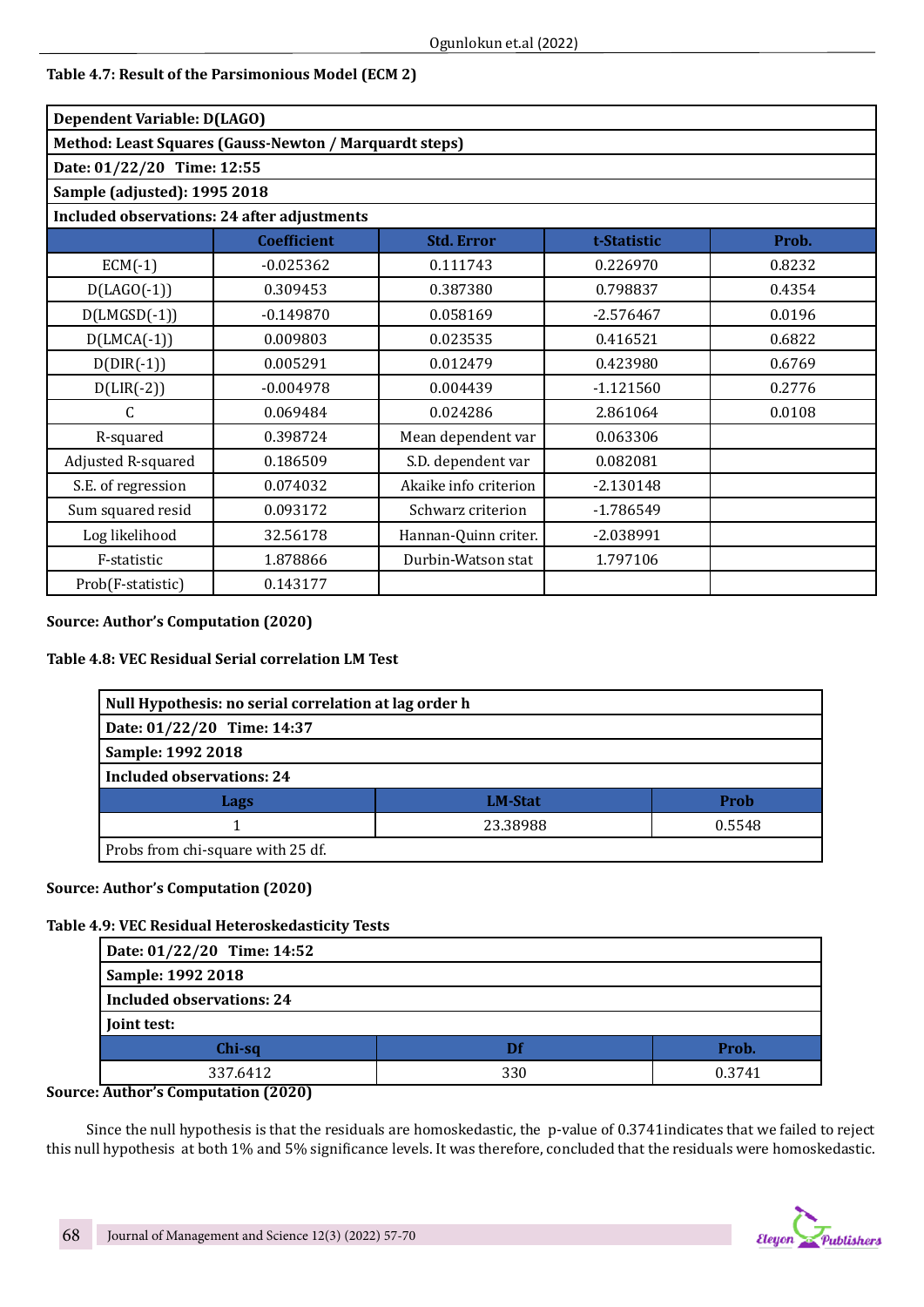#### **6. CONCLUSION AND RECOMMENDATIONS Conclusion**

This study has examined the effect of financial intermediation by microfinance banks on the output of agricultural sector in Nigeria. Obviously, banks makes use of a high degree of financial leverage with borrowed funds and the treasury functions of a bank underscores all the techniques that are involved in the sourcing of deposit from the surplus units that would be channeled to the deficit sector of the economy. Findings of this study revealed that in the long-run, there was a positive and significant relationship between microfinance banks' credits to agriculture and the output of agricultural sector in Nigeria as MCA was found to be positively promoting agricultural output by about 2.7%. This finding thus, conforms to the finding of Kolawole (2013) who found out that a long run relationship existed among the variables and that there was a direct relationship between banks' credits and agricultural productivity. Micro-finance banks' gross saving deposit (MGSD) was found to have negative and significant relationship with agricultural output both in the short-run and in the long-run. Moreover, the deposit interest rate was found in this study to exhibit positive behavior in the short run but negative and significant relationship with agricultural output in the long-run. The lending interest rate by finding of this study was negatively facilitating agricultural output in the short run but maintained positive relationship with agricultural output in the long run. This positive long run relationship is not in conformity to theoretical expectation by classical theory of interest rate which states that there is an inverse relationship between the rate of interest and the demand for capital. Thus, based on the foregoing premises, it was concluded in this study that financial intermediation by microfinance banks was an insignificant determinant of agricultural output in Nigeria.

# **Recommendations**

Based on the findings obtained in this study, the followings were recommended:

i.Microfinance banks should be brought under close monitoring and supervision by the monetary authorities to ensure that significant portion of their deposits is not left fallowed and unproductive but optimally converted to credits for lending, especially to the grassroots farmers who lack investable capital for agricultural investment.

ii.Having found microfinance credits to be insignificantly promoting agricultural output in this study, microfinance banks should be directed by the monetary authority to promote economic growth by lending larger part of their deposits to agricultural sector so as to increase the agricultural output.

iii.Since deposit interest rate has negative effect on agricultural output in the long run, there is urgent need for policy to review and constantly monitor the deposit interest rate payable by commercial banks to depositors which is presently not encouraging to boost inflows of deposit which must have accounted for the reason for negative relationship; this will encourage depositors or surplus sector to deposit more of their surplus funds with the banks, and as a result of this, there will be increase in the lending capacity of the banks as more deposits are available for lending to stimulate agricultural performance.

iv.Lending interest rate should be kept under close watch

of the menetary authority to ensure it does not rise to the level that will discourage borrowings by the farmers and agricultural investors from the banks.

# **Acknowledgemet**

Nill

# **Funding**

No funding was received to carry out this study.

# **References**

- 1. S.O. Akinmulegun, F.D. Dare, Introduction to Finance, Ado Ekiti: Godliness Press and Publisher, (2009).
- 2. U.J. Afangideh, Financial Development and Agricultural Investment in Nigeria: Journal Finance and Accounting, 4(1) (2006) 1-10.
- 3. E.V. Agunuwa, L. Inaya, T. Proso, Impact of Commercial Banks' Credit on Agricultural Productivity in Nigeria (Time Series Analysis 1980 - 2013)", International Journal of Academic Research in Business and Social Sciences, 5(11) (2015).
- 4. J.O. Ajibola, Structure of Nigeria's Economy, Victoria Island, Lagos: CIBN Press Ltd, (2018).<br>5. L.C. Alexandru, Theories Rega
- Regarding Financial Intermediation and Financial Intermediaries – A Survey, The Annals of the "Ştefan cel Mare" University of Suceava, Fascicle of the Faculty of Economics and Public Administration, 2(10) (2009) 2 – 10.
- 6. J.I. Ali, S. Jatau, M.J. Ekpe, Financial intermediation and agricultural output in Nigeria: An impact analysis of deposit money banks' credit, International Journal of Agricultural Economics, 1(1) (2016) 16-25.
- 7. S.A.S. Ali, Financial Intermediation and Economic Growth in Sudan: An Empirical Investigation, 1970– 2011, British Journal of Economics, Management & Trade, 3(4) (2013) 332 358.
- 8. J. Asishana, Agriculture Contributed 40% to GDPin 2018. The Nation; retrieved from thenationonlineng. net, (2019).
- 9. O.T. Bada, The effect of banks' credits on the development of manufacturing and agricultural sectors of Nigeria's economy, International Journal of Advanced Studies in Economics and Public Sector Management, 5(1) (2017) 119 -122.
- 10. O.K. Basher, Open Market, Financial Sector Development and Economic Growth in Nigeria, European Scientific Journal, 8(28) (2013) 80-85.
- 11. A.S. Bamisile, The Impact of the operations of non- Bank Financial Institution on Financial Sector Stability CBN Bullion, 28(1) (2005) 19-24.
- 12. B.O. Binuyo, Impact Of Foreign Direct Investment On Agricultural Sector Development In Nigeria, (1981- 2012), Kuwait Chapter of Arabian Journal of Business and Management Review, 3(1) (2014) 14- 15.
- 13. B.O. Ebi, N. Emmanuel, Commercial Bank Credits and Industrial Subsector's Growth in Nigeria. Journal of Economics and Sustainable Development, 5(10) (2014) 23-30.
- 14. B.C. Ezirim, Finance dynamics: principles, Applications and Techniques, Markowitz centre for research and development, Port Harcourt, (2005).